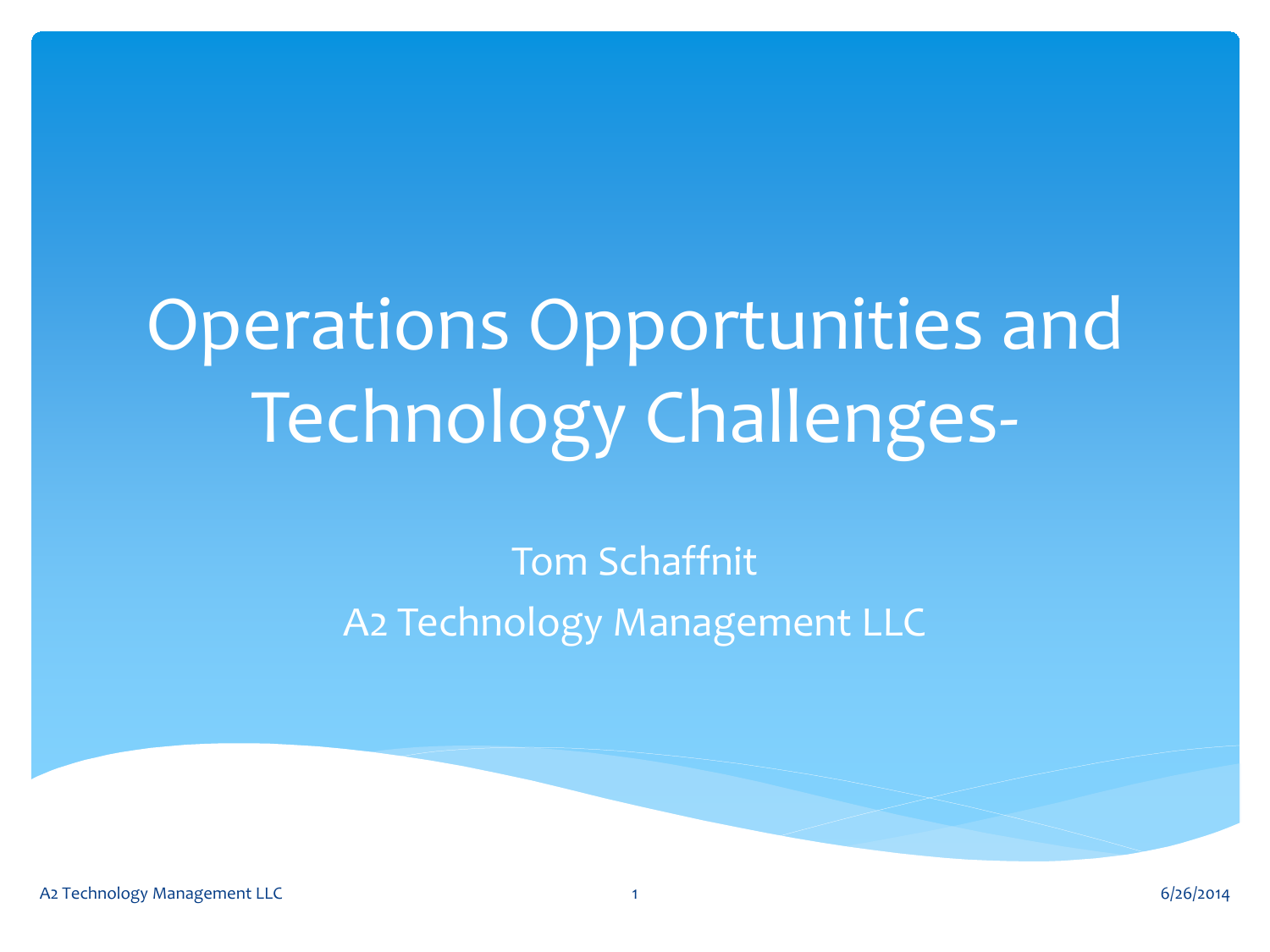### Current DSRC Technology

- Lower layers are consistent with current generation Wi-Fi technology
- V2V safety technical requirements are most stringent
- **10 MHz channelization proven through years of field** testing (automobile industry in cooperation with USDOT)
- **E** Channel 172 for V2V safety also proven through extensive field testing
- Most relevant standards are now in place stable technology foundation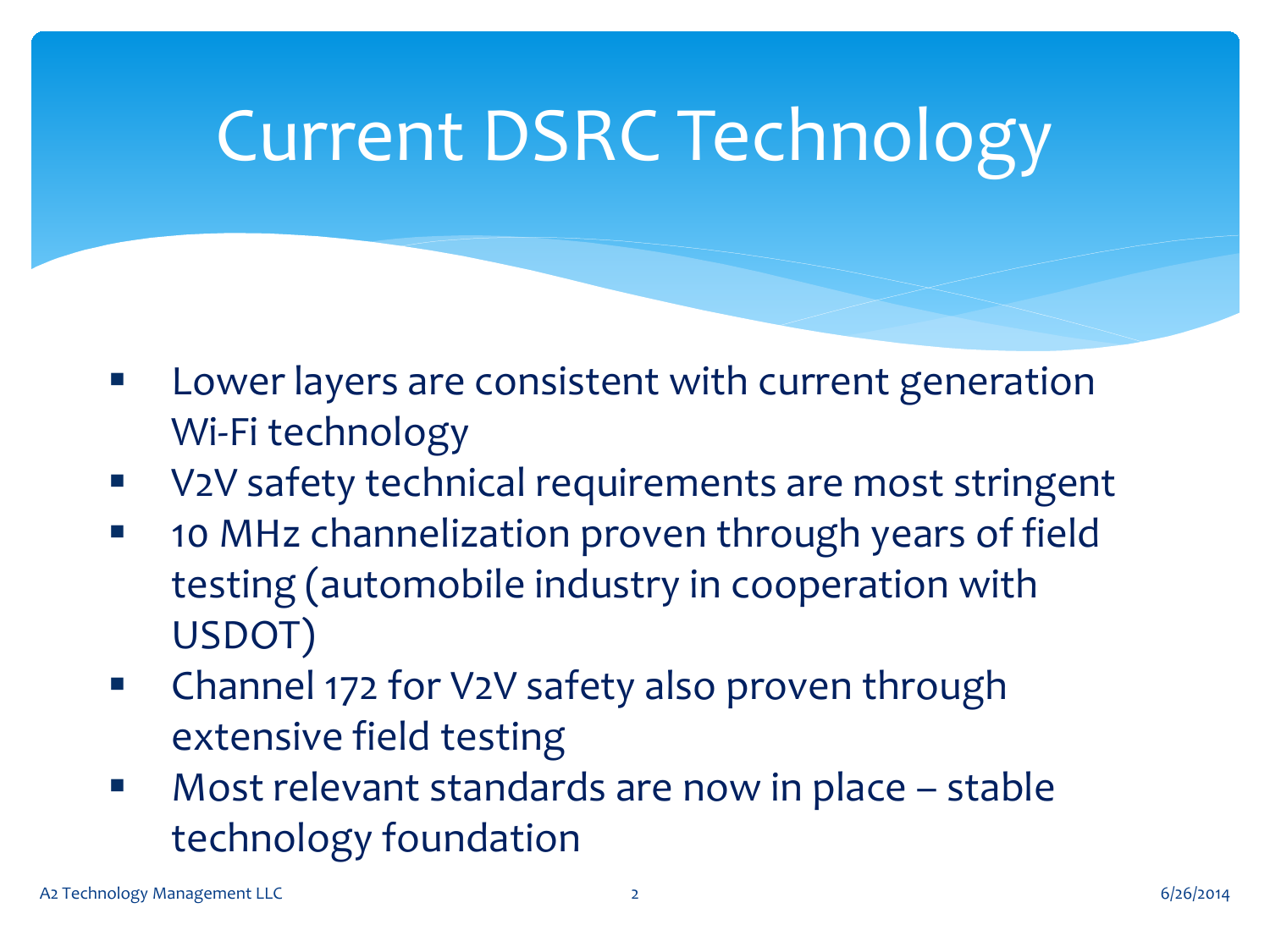## Challenges to a Coordinated Nationwide Deployment

#### Interoperability:

- Possibility of V2I regional & local variations
- **V2V & V2I requirements harmonization (esp. security)**
- **PROCESS to facilitate infrastructure-related applications installation in** vehicles
- Mandated functions vs opt-in applications
- Deployment timing:
	- Security communications and backend to support V2V functions
	- **EXEDENT Mandated vehicle deployment, but lengthy fleet penetration**
	- **Nationwide coordination of infrastructure deployment**
- Customer acceptance:
	- Perception of value
	- **•** Protection of personal information
	- Effective public messaging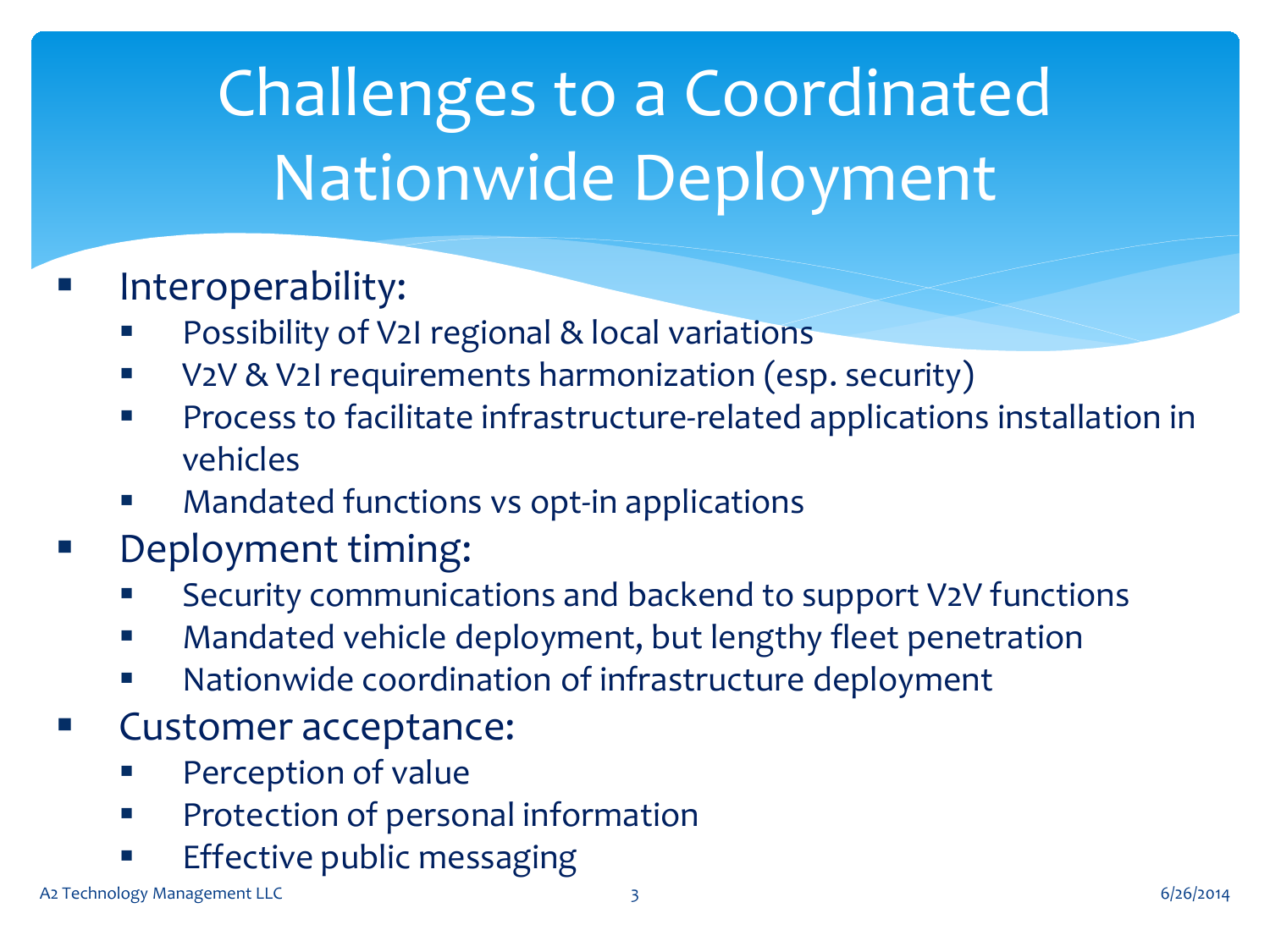#### DSRC Spectrum Protection

- DSRC spectrum protection is a major issue for Connected Vehicle program
- Major societal push for more free broadband Wi-Fi spectrum
- Historical FCC role protect incumbents from "harmful interference"
- Spectrum analyzer scan currently indicates "vacant spectrum" at 5.850 5.925 GHz
- Crash imminent safety both V2V and V2I may only be able to justify 2 – 3 DSRC channels
- **Envisioned infrastructure applications need more definition, more** definite deployment plans and strong advocacy with FCC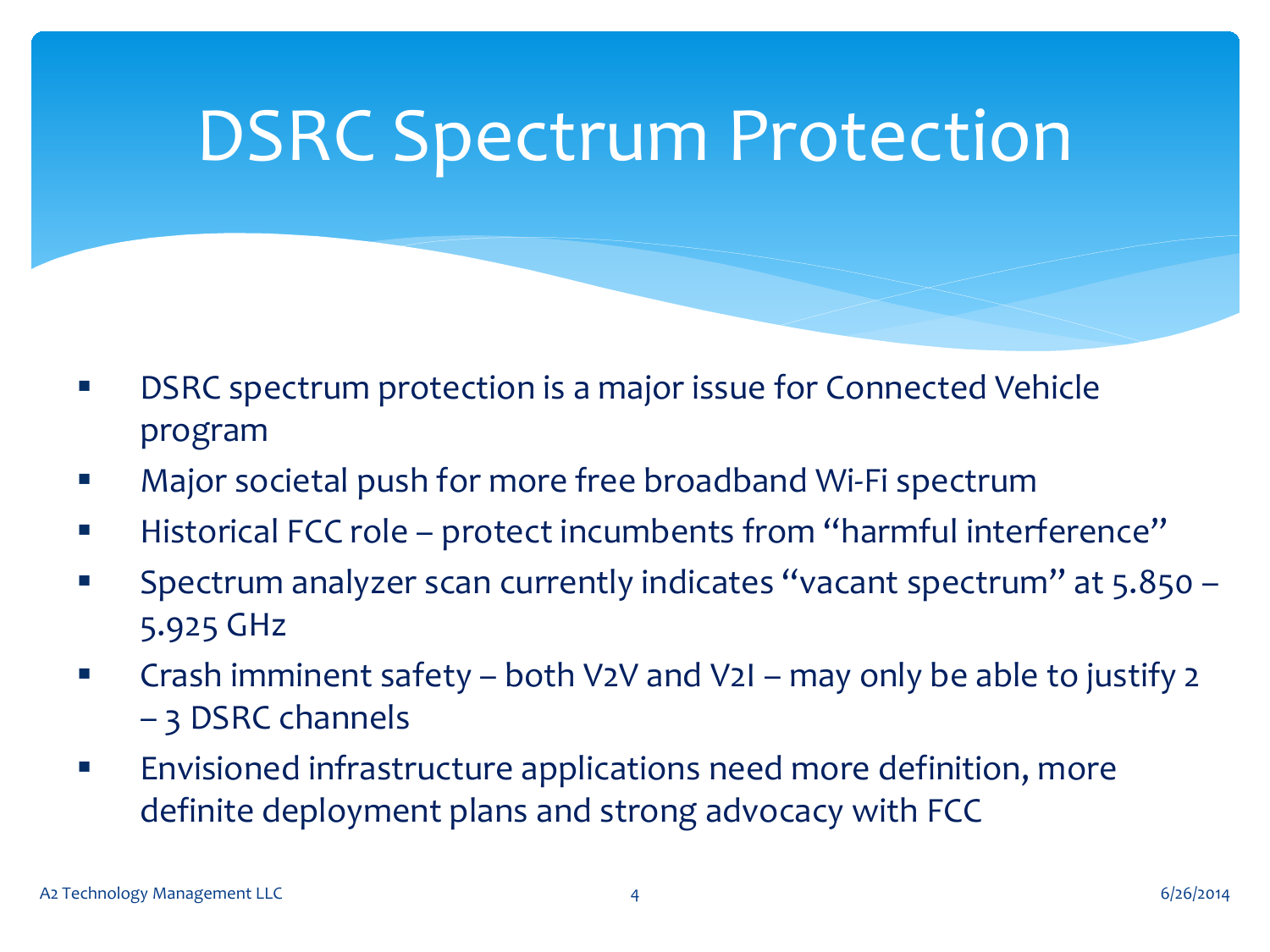## Security System as Trust Anchor for V2V and V2I/I2V Functions

- Need for consistent trust anchor (via security system) throughout:
	- **United States**
	- Likely range of vehicle-based travel (e.g., NAFTA zone)
- Separating the core security systems for vehicles and infrastructure would likely result in:
	- Challenges to interoperability
	- Diverging security technologies and protocols
	- Reduced benefits to end users
- Implementing the same trust anchor for vehicles and infrastructure enables:
	- **Transparent support for interoperability**
	- **EXECOMEDIATE:** Cohesive security policies
	- Ease of developing and deploying applications
	- Enhanced opportunities for creating customer value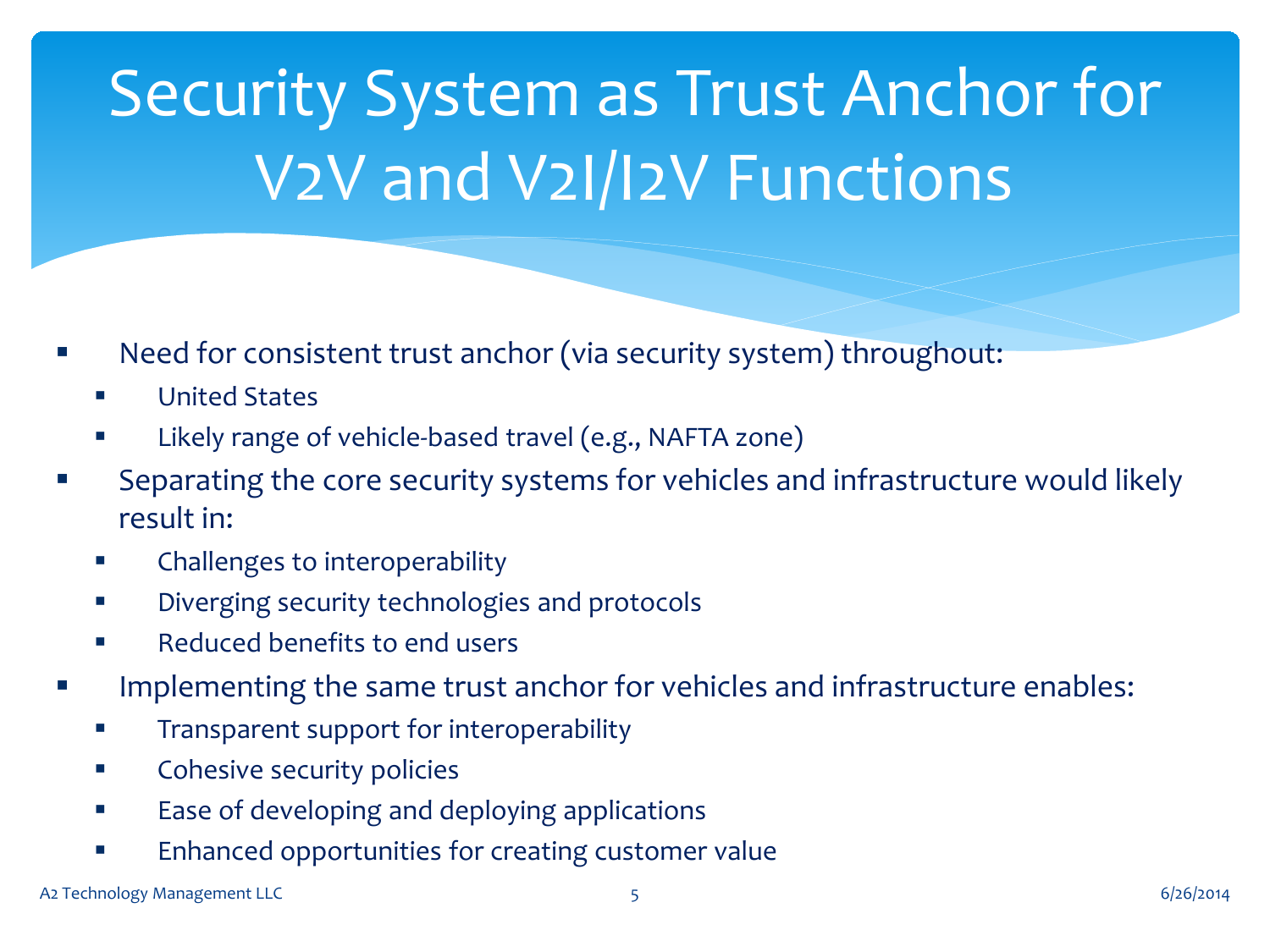### Related Cyber Security Issues

- Connected Vehicle systems:
	- Offer major potential safety benefits
	- Likely a foundational capability for self-driving vehicles
	- **Introduce additional wireless interfaces to vehicles**
- **EXEDENT EXE** Wireless interfaces potentially introduce new remote attack vectors
- Difficult to implement effective firewalls that allow wireless access to critical systems and also prevent unauthorized access
- Even if system compromise cannot result in serious safety issues, user acceptance is susceptible to widely-publicized successful 'hacking'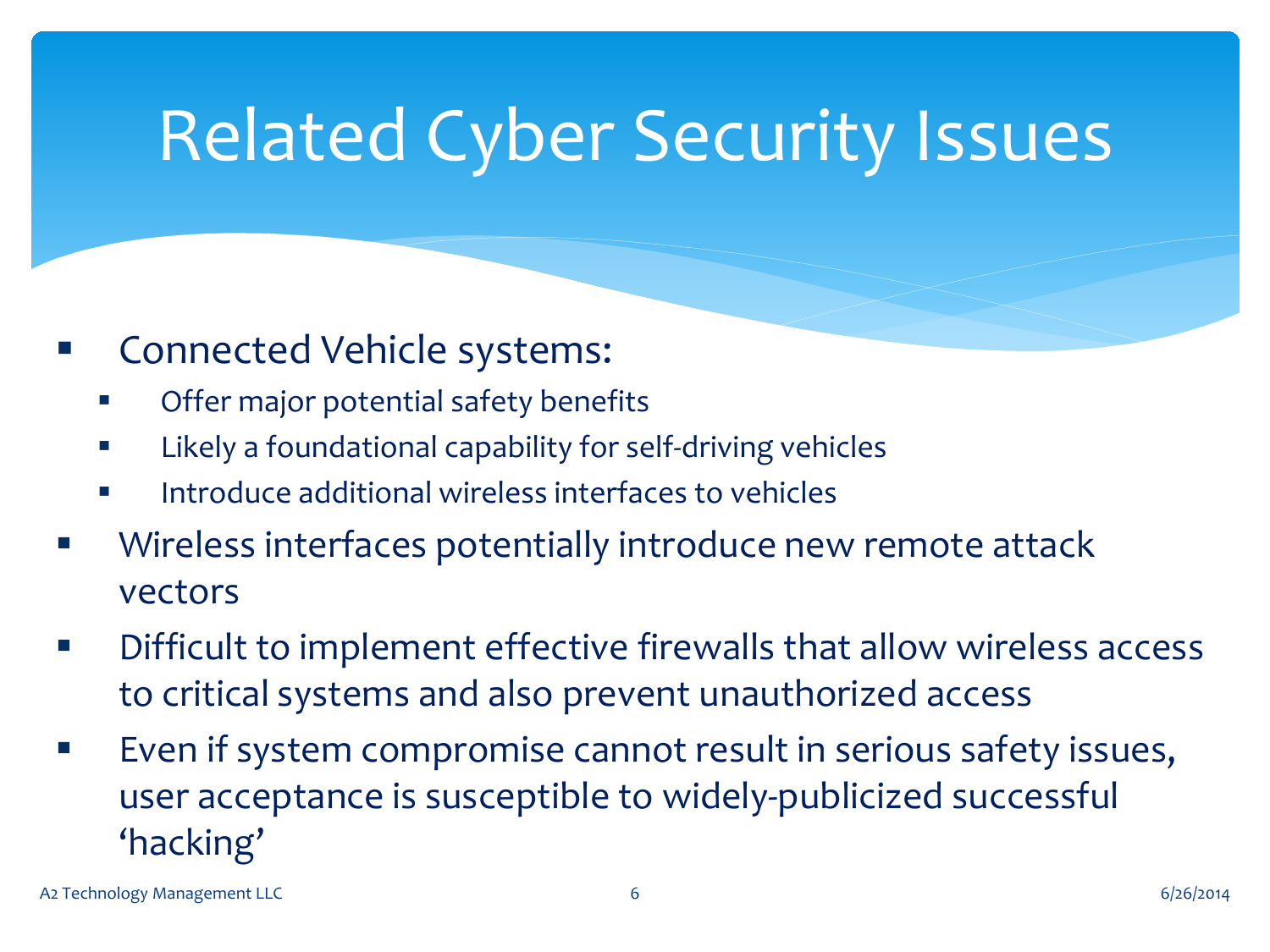## Potential for Entrepreneurial **Opportunities**

- DSRC appears to provide similar opportunities to other long-term technology systems (e.g., GPS, Internet) that have enabled large-scale commercial innovation
- The core system, including security, should provide maximum flexibility for these types of commercial and proprietary innovations, without compromising safety
- Expect the development of a wide-spread ecosystem of commercial applications enhancing customer value